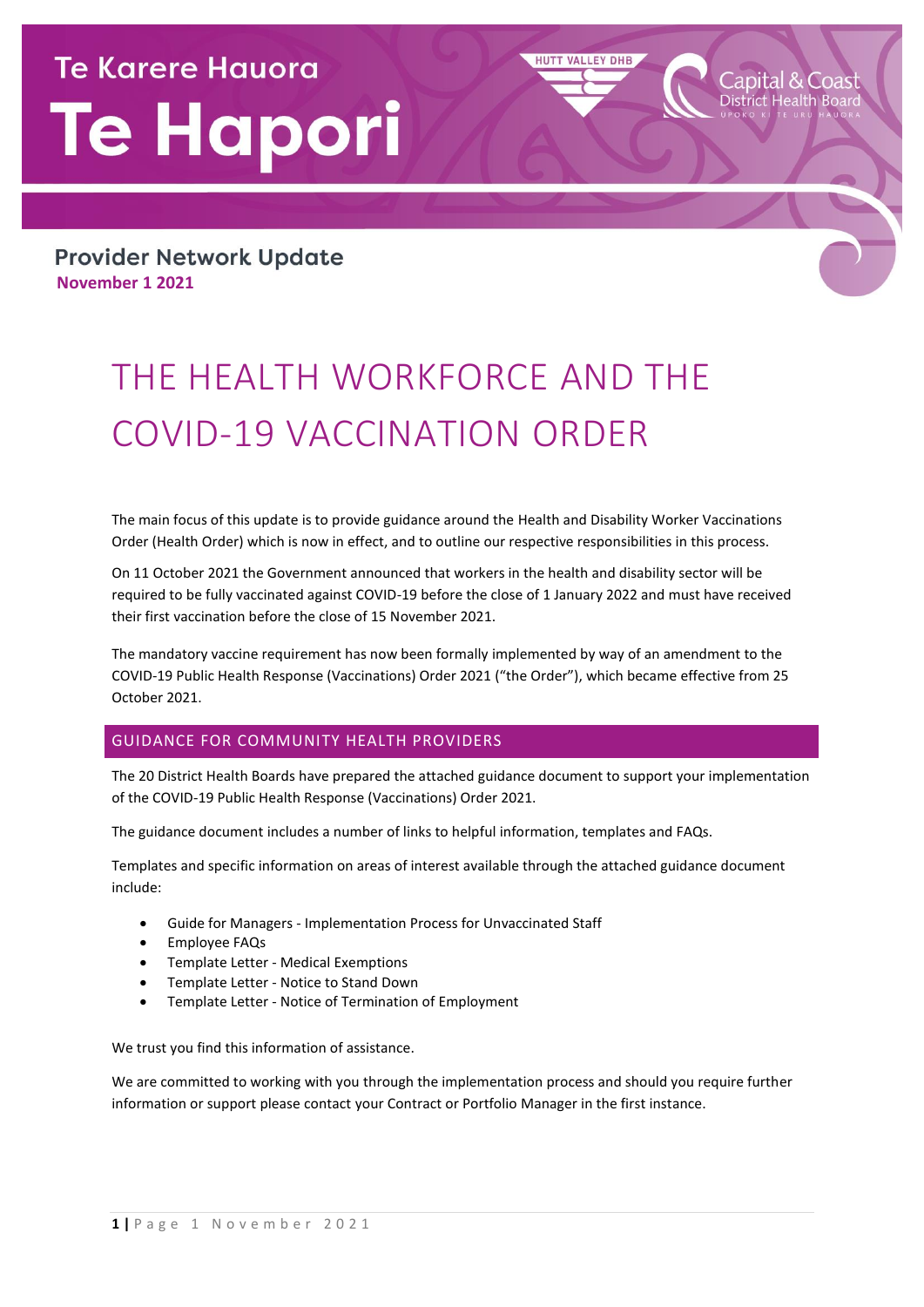# KEY DATES – INFORMATION WE REQUIRE FROM YOU

We are here to support you over the next few weeks as you and your staff are required to comply with key dates for vaccinations, and to help you get your staff vaccinated. We will also help you to navigate any uncertainty or need for clarity wherever we can.

We will assist you to get all of your staff vaccinated who need to be, but in order to do that effectively and efficiently we need the following information from you **by 5pm Friday 5 November**:

- 1. How many staff in total do you have in your organisation that come under the Order?
- 2. How many staff in your organisation will need a first dose **by 15 November**?
- 3. How many staff in your organisation will need a second dose by **1 January 2022**?

For our health care providers, there is some important guidance around who is captured by the order, and key dates. Please read this information carefully, so we can work with you to ensure you are able to comply with the Order, and that we can have a full understanding of how many people we need to work with you to vaccinate.

Please send your responses to [2DHBCommissioning@ccdhb.org.nz](mailto:2DHBCommissioning@ccdhb.org.nz)

#### TIMEFRAMES

**First dose:** An *affected person* (see below) is required to have had their first vaccination dose by **11:59 pm on Monday 15 November** to be able to continue working in their current role.

**Second dose**: They must have had their second dose by **11:59 pm on Saturday 1 January 2022**.

Any worker who does not comply with the above vaccination deadlines must not work in a role which requires them to be vaccinated under Schedule 2 of the Order.

After the dates above, any new worker covered by the Order commencing employment after 15 November 2021 and before 1 January 22 will need to have their first dose before starting work and have both doses by 1 January 2022.

## WHO IS CAPTURED BY THE ORDER?

The Order applies to community healthcare providers contracted by DHBs and who provide health services in any of the following sectors:

- primary care
- community pharmacy
- Māori health
- aged residential care
- home and community support
- mental health and addiction
- disability support
- oral health

# AFFECTED PERSONS

The Order refers to affected persons and states it is a key responsibility of employers/PCBUs to determine whether a staff member is an affected person. The Ministry of Health website guidance states the mandate applies to: